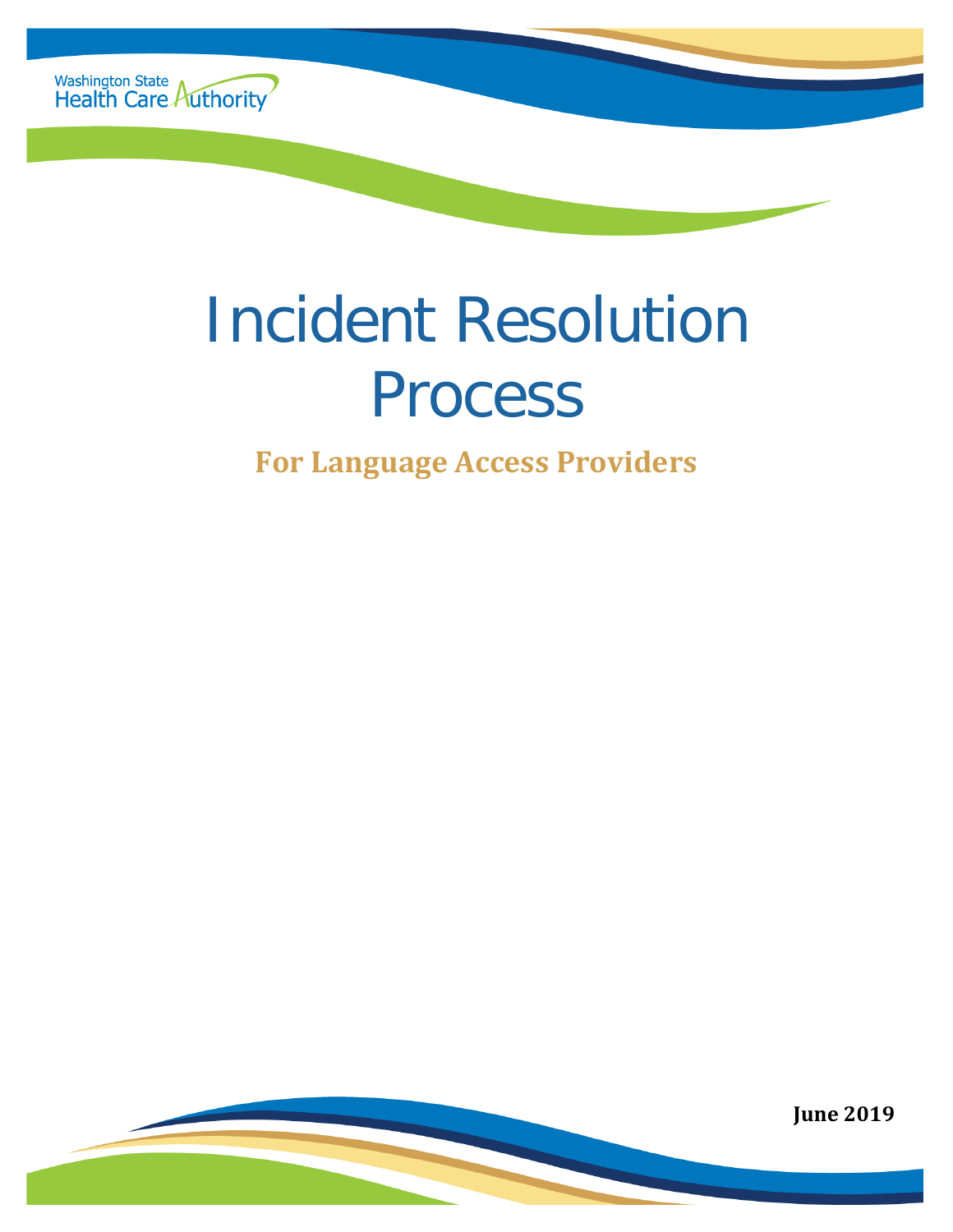# INTRODUCTION

#### **Interpreter Services Program**

This program supports healthcare providers in meeting their federally required obligation to provide language access for Limited English Proficient (LEP) persons by providing interpreter services, free of charge, for eligible Medicaid healthcare appointments and eligible Department of Social and Health Services (DSHS), and Department of Children, Youth, and Families (DCYF) social service appointments. Universal Language Service is HCA's vendor, serving as the coordinating entity. Universal is responsible for implementing the Incident Resolution Process.

# **Quality Assurance**

The State of Washington Health Care Authority (HCA) established the Incident Resolution Process (IRP) in 2014 to ensure high quality interpreter services for Limited English Proficient (LEP) Washington residents when seeking services through Washington State agencies, and to assure effective management and stewardship of state and federal resources. The IRP is administered by the coordinating entity contracted to schedule all HCA, DCYF and DSHS appointments requiring interpreting services.

Consistent with the Collective Bargaining Agreement (CBA MOU-1)) between Washington Federation of State Employees (WFSE) for Language Access Providers (LAP) and the HCA; the HCA welcomed the Union's feedback *to improve the process of comments about services provided by language access providers. This input includes, but is not limited to, how interpreters and the Union are notified of feedback made to the coordinating entity(s) regarding services provided by interpreters*. The IRP is not subject to the CBA grievance process.

#### **Feedback**

Complaints as well as compliments can be submitted via Universal's scheduling platform, phone, fax, mail, email, or the HCA Universal website. All feedback will be handled by Universal's WeCare Program, which is dedicated to soliciting and receiving feedback from Authorized Requesters and Interpreters in order to improve the quality of HCA's Interpreter Services Program. Interpreters will be notified immediately of any feedback that is received about them. Additionally, all feedback is tracked through Universal's online platform and is accessible to each Interpreter and Authorized Requester.

Who can give feedback: Interpreters and Authorized Requesters

What can they give feedback on: Providers and Interpreters' services

How can they submit feedback:\* Phone, Fax, Mail, Email, HCA Universal Website, and User's Scheduling Platform

What are some potential outcomes: Warnings on record, partial or full suspension, termination, or recognition

\*Not all methods of feedback submission are available to all users

#### **Interpreter Feedback Process Flows**



Revised: June 21, 2019 **2**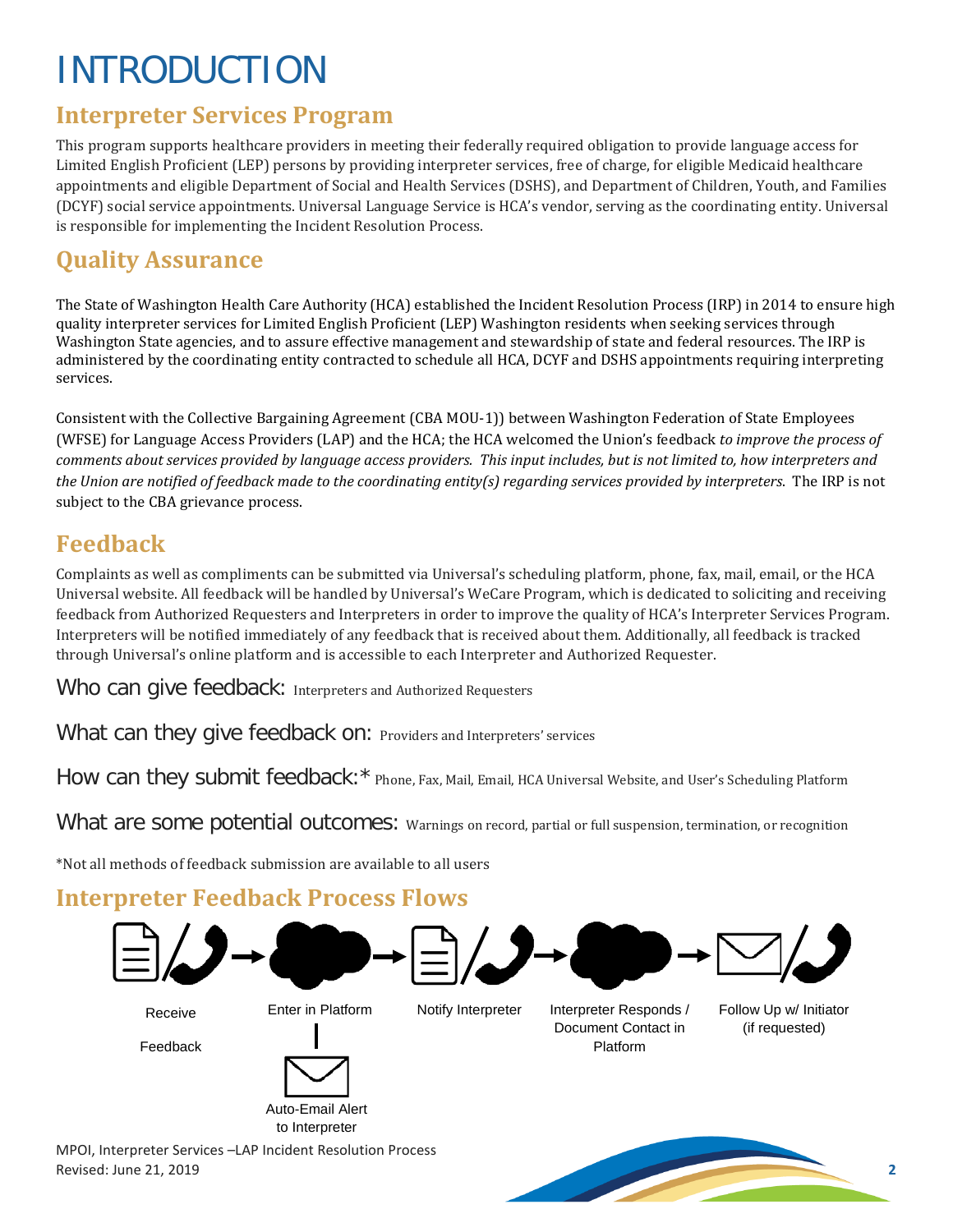# **Methods for Submitting Feedback**

Scheduling Platform: Authorized Requesters may submit feedback via the scheduling platform (this is the preferred method for feedback relating to a specific job)

Website: Authorized Requesters and interpreters may submit feedback via the HCA Universal website

Email: Authorized Requesters and interpreters may submit feedback via email to [WeCare@ulsonline.net](mailto:WeCare@ulsonline.net)

Fax: Authorized Requesters and interpreters may submit feedback via fax at: 1 (877) 516-4347 or1 (425) 454-3635

Mail: Authorized Requesters and interpreters may submit feedback via mail at 929 108th Ave NE, Suite 710, Bellevue WA 98004.

Phone: Authorized Requesters and interpreters may be transferred via phone to WeCare to provide feedback at 1 (888) 462-0500

# Incident Resolution

# **Definitions**

Business Days: Monday through Friday, 8:00am to 5:00pm excluding Washington State recognized holidays. All days referenced in this document are to be construed as business days **unless otherwise noted**.

Extenuating Circumstances: Death in the family; serious illness of family or self; incapacitation of self; fire or other form of destruction to immediate household family of self; an unanticipated event or difficulty beyond the Interpreter's control, including reported inclement weather conditions. Some actions may require proof.

Feedback Notification: Interpreters will immediately receive a system-generated email of each incident (complaint) entered into their profile on the Interpreter Platform.

Formal Written Notice: Interpreters who accumulate four (4) Low Severity Incidents or one (1) Medium Severity Incident will receive a Formal Written Notice via email in the form of an Incident Report outlining the details of each violation. This document will also be forwarded on to the HCA Interpreter Services Program Manager.

Full HCA Job Restriction: Action taken as a consequence of Interpreter's multiple violations or due to the severity of incident(s). Interpreter's Platform will not show ANY HCA jobs nor allow the Interpreter to accept any HCA jobs. In addition, all HCA jobs with dates of service during the Restriction Period will be removed from their schedule.

Incident: A complaint reported by the Provider of an inappropriate action that violates the WAC 388-03-050 (spoken language interpreters) or the NAD-RID Code of Professional Conduct (sign language interpreters).

Interpreter Incident Report: A report of the detailed incident or action that resulted in a violation of the WAC 388-03-050 (spoken language interpreters) or the NAD-RID Code of Professional Conduct (sign language interpreters).

Invalid Reason: Such as, but not limited to: public road closure notices where two (2) or more days advance notice was given; forgot appointment; cancelled the wrong appointment; overbooked schedule; vacation; previous appointment ran long.

Partial HCA Job Restriction: Action taken as a consequence of an Interpreter's multiple violations or due to severity of the incident(s). Interpreter's Platform will not show ANY HCA jobs, nor allow the Interpreter to accept any new HCA jobs. HCA jobs that have already been accepted will remain on the Interpreter's schedule.

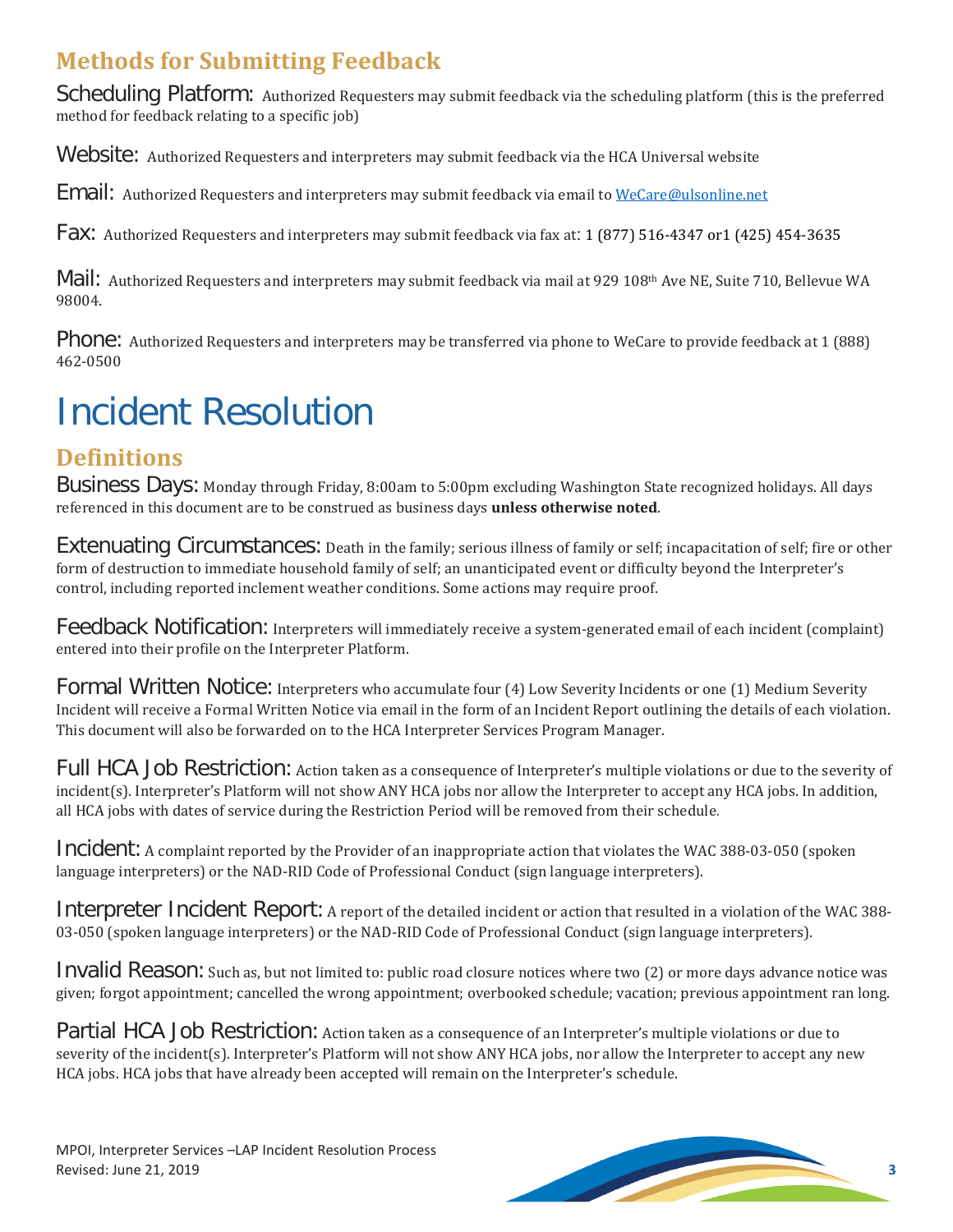Restriction Period: Period of time during which an Interpreter's access to HCA Contract jobs is fully or partially limited in some capacity as a result of corrective action. Restriction periods may range from 7 to 90 calendar days

Severity Level: Capacity in which the violation of the WAC 388-03-050 (spoken language interpreters) or the NAD-RID Code of Professional Conduct (sign language interpreters) is measured.

Termination of Contract: An Interpreter may be suspended indefinitely from servicing the HCA/DSHS/DCYF contract following an investigation and finding of multiple incidents at any severity level.

Valid Reason: Such as, but not limited to: unexpected travel emergencies (i.e. short-notice road closures, traffic accidents, flat tires), illness or medical emergency of self or family; reports obstacles to practice per the WAC 388-03-50 (spoken language interpreters) or the NAD-RID Code of Professional Conduct (sign language interpreters); inaccurate or incomplete information given by the Requester; or other Extenuating Circumstances (see definition).

#### **Incident Severity Levels**

Low Severity: Classifies any violation against the WAC 388-03-50 (spoken language interpreters) or the NAD-RID Code of Professional Conduct (sign language interpreters) that has minimal impact on the appointment, provider, and/or LEP person.

#### **Examples (including but not limited to):**

- Provider reported an Interpreter's Late Arrival
- Job Give Backs less than 24 hours before the scheduled Start Time (without a valid reason)
- Interpreter left job earlier than the scheduled End Time without Provider approval
- Interpreter did not interpret accurately, expressing the source language message in a thorough and faithful manner

Medium Severity: Classifies any violation against the WAC 388-03-50 (spoken language interpreters) or the NAD-RID Code of Professional Conduct (sign language interpreters) that has a moderate impact on the appointment, provider, and/or LEP person.

#### **Examples (including but not limited to):**

- Interpreter No Show (without a valid reason)
- Interpreter solicits their services to the LEP person, their family members or provider
- Interpreter expresses personal opinions; offers unwanted conversation
- Services an acquaintance, family member, or friend without disclosing the potential conflict of interest
- Interpreter requests the Provider to enter incorrect start and/or end times
- Interpreter engages in unsupervised discussions with the provider and/or LEP person
- Interpreter contacts the provider or the LEP person
- During an interpretation session, Interpreter uses a mobile device for any reason unrelated to current services

High Severity: Classifies any violation against the WAC 388-03-50 (spoken language interpreters) or the NAD-RID Code of Professional Conduct (sign language interpreters) that has a significant or critical impact on the appointment, provider, and/or LEP person; including those violations that put the health and safety\* of any of the parties involved at risk.

#### **Examples (including but not limited to):**

- Transporting a known LEP person to or from appointments<br>• Interpreter requests money or favors from the LEP person c
- Interpreter requests money or favors from the LEP person or provider

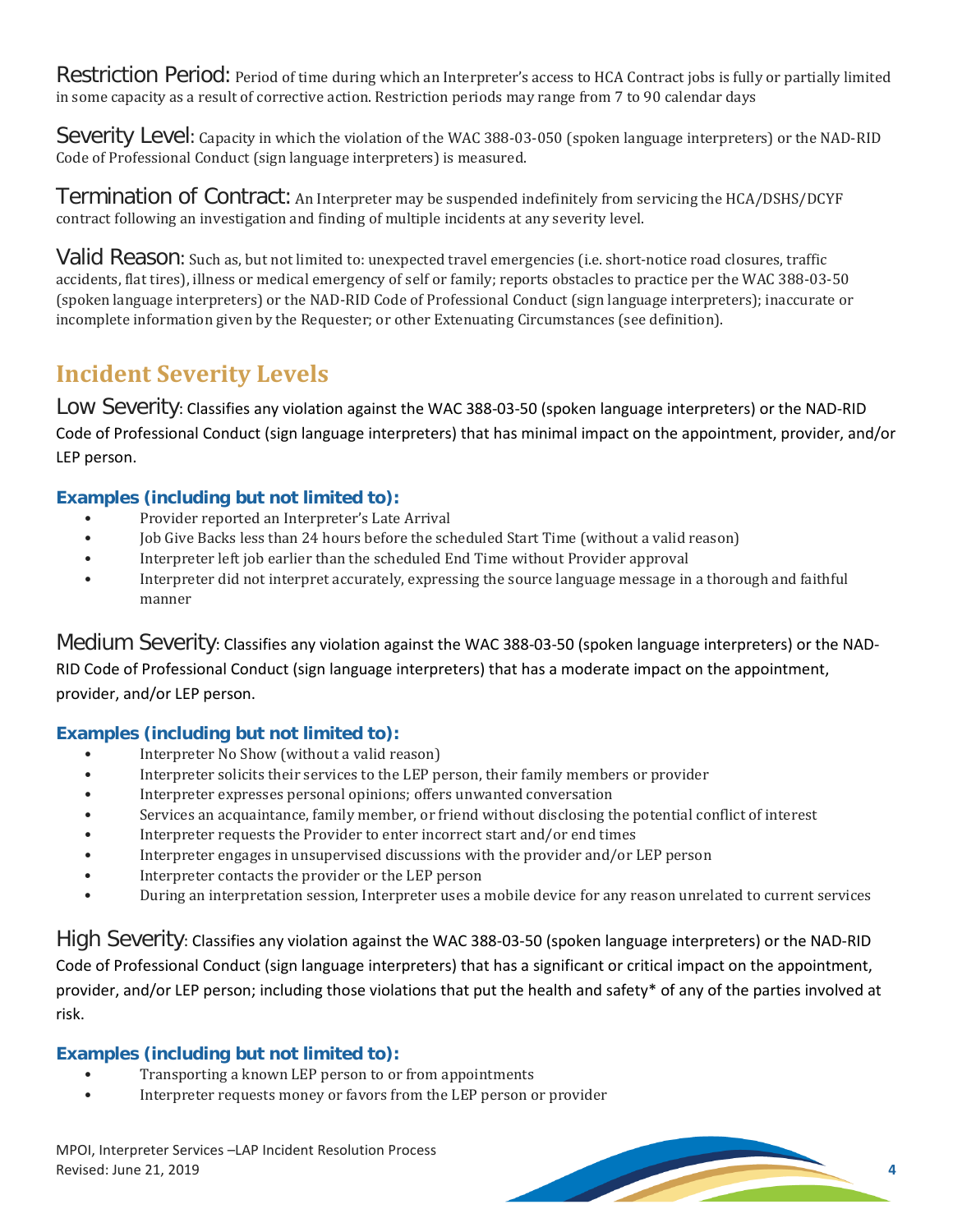- Interpreter passes their appointments to other Interpreters without Universal's knowledge and approval
- Interpreter falsifies a job invoice
- Harassment to provider or the LEP person in a manner that creates a barrier to care and services
- Any violation to HIPAA, or to the Health and Safety of the LEP person, Provider, or facility staff\*
- Violation of HIPAA resulting from email notifications sent without encryption will result in a minimum 10 day full restriction; two (2) violations of this will immediately result in a 90 day full restriction. The interpreter must complete (at their own cost) and show proof of HIPAA privacy training in order for the restriction to be removed after 90 days.\*\*

\* HIPAA and Health and Safety violations will have an immediate 10-day Full HCA Job Restriction or longer, pending outcome of incident.

\*\* A third HIPAA email violation will result in a contract termination without warning.

## **Tracking Incidents**

#### Time periods

**Low incidents** are tracked on a rolling 12-month time period. This means that incidents are removed from the interpreter's record once that incident is 366 days old. These incidents do not disappear, and they stay in the system. Incidents that have reached the 366-day mark will not be used to apply any actions listed in the following chart. However, they may be reviewed, and action may be taken in the event a pattern of unethical behavior or some other concern is identified.

**Medium incidents** are tracked on a rolling 12-month time period. This means that incidents are removed from the interpreter's record once that incident is 366 days old. These incidents do not disappear, and they are maintained in the system. Incidents that have reached the 366-day mark will not be used to apply any actions listed in the following chart. However, they may be reviewed, and action may be taken in the event a pattern of unethical behavior or some other concern is identified.

**High incidents** are tracked for the lifetime of the Interpreter's contract. There is no rolling time period, and high severity incidents never fall off the interpreter's record. These incidents are subject to immediate action, up to and including termination of the interpreter's contract. All terminations resulting from a high severity incident are reported to DSHS LTC. This report will include all information from the Provider, contractor, State Agency and the Interpreter.

#### Decertification

All interpreter contract terminations must be reported to DSHS LTC as required b[y WAC 388-03-170.](http://apps.leg.wa.gov/WAC/default.aspx?cite=388-03-170) DSHS LTC will conduct a review of the circumstances and make a determination of whether the interpreter should be allowed to retain his or her credential(s), or whether the credential(s) should be revoked. DSHS LTC is the entity responsible for this decision. HCA and Universal do not make this determination.

#### **Steps in the Resolution Process**

- 1. Feedback is submitted to Universal by authorized requesters, Interpreters, or via the Universal call center staff.<br>2. Once recorded. Interpreters are notified via email that they received feedback and details of the fee
- 2. Once recorded, Interpreters are notified via email that they received feedback and details of the feedback are included in the notification.
- 3. Interpreters have **ten (10) business days** to respond to Universal in writing in order to dispute or explain the situation.
- 4. Once Universal receives the Interpreter's response, any necessary follow up must be completed within **twenty (20) business days**. In order to verify the validity of the Interpreter's response, WeCare may need to reach out to the Authorized Requester or some other entity. Interpreters must never contact the provider or the LEP person regarding the incident.
- 5. Universal will notify the Interpreter of the investigation's outcome and take any corrective action if warranted, according to the incident scale table.
- 6. Interpreters are notified three (3) business days prior to the portal restriction effective date.<br>7. If feedback takes more than **sixty (60) days** to resolve with the provider, or the incident is ure
- 7. If feedback takes more than **sixty (60) days** to resolve with the provider, or the incident is unable to be validated with the provider, the incident will be removed from the Interpreter's profile.

MPOI, Interpreter Services –LAP Incident Resolution Process